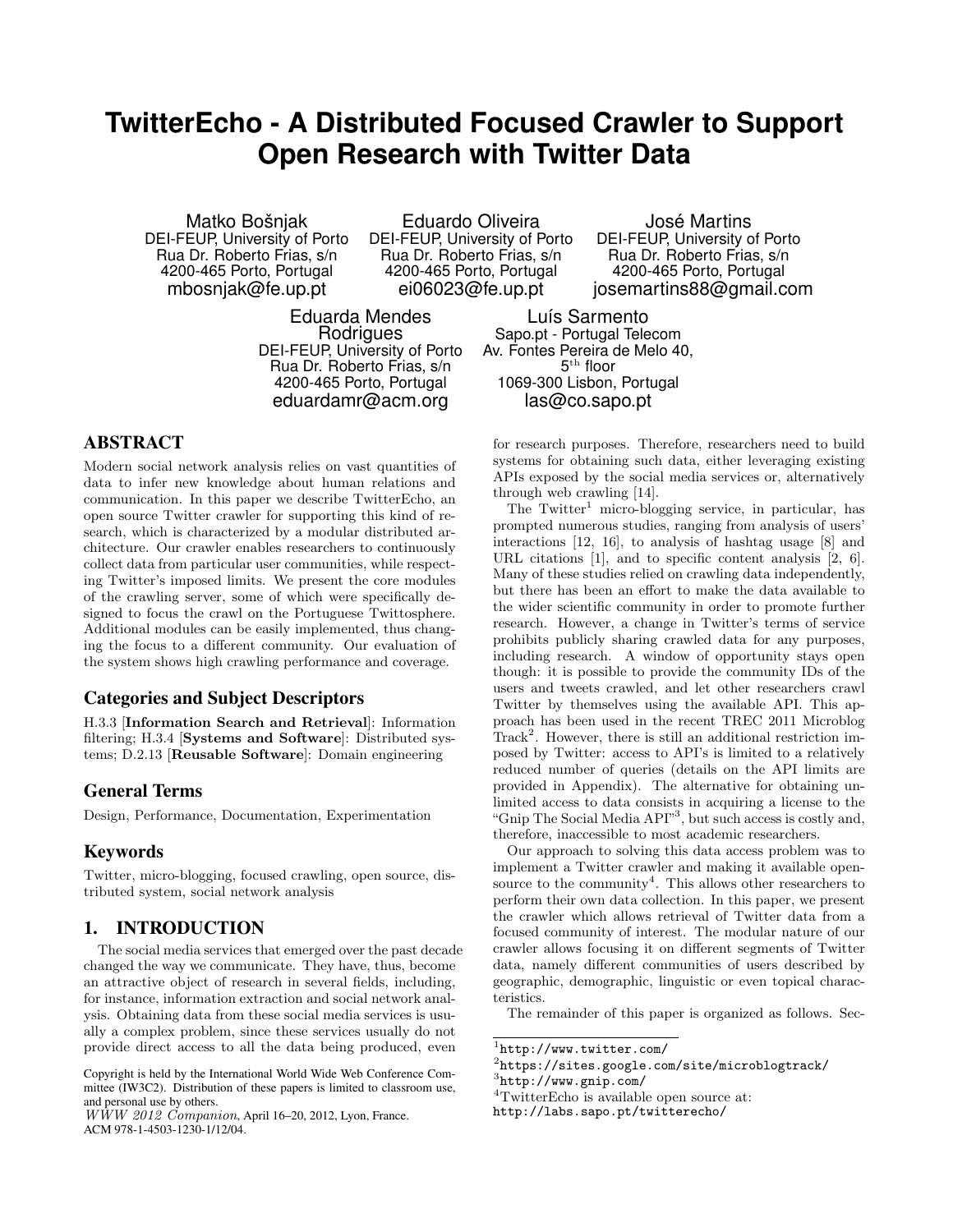tion 2 presents a review of previous work that required obtaining large amounts of Twitter data, with the emphasis on the characteristics of the crawling system used. Section 3 identifies the key technical requirements that guided the crawler implementation. Section 4 describes the architecture of the crawler system. Section 5 presents the results of the system evaluation, and section 6 presents the conclusions and outlines future work.

# 2. RELATED WORK

This section reviews the crawling systems which have been used to support Twitter research in recent years. We divide these systems in two categories, depending on whether they make use of whitelisted accounts or not (see Appendix A.5).

Kwak et al. [12] did one of the first large crawls using whitelisted accounts, to study the topology of the Twitter network and its power for information sharing. They crawled Twitter from July  $6^{th}$  to  $31^{st}$  2009, using 20 whitelisted machines with a self-imposed limit of 10.000 tweets per hour. The performed a breadth-first crawl starting with the user "Perez Hilton", and continued over his followers, whose number at the given time exceeded one million. To collect data from users disconnected from the main component, additional searches over the Search API Topics were conducted. The crawl collected in total 41.7 million users, 1.47 billion social relations and 106 million tweets. Cha et al. [4] studied influence on Twitter. They built a crawler containing 58 whitelisted servers requesting the data for each user ID ranging from 0 to 80 million. In total they collected 55 million users, more than 1.9 billion social relations, and almost 1.8 billion tweets. While the crawling period was similar to that of Kwak et al., Cha et al. managed to get 12 million users more. This approach proved better in reaching users disconnected from the giant component.

We observe that whitelisting is of great importance when trying to collect vast amounts of data. However, since it is no longer possible to get a whitelisted account, due to Twitter's current policy, researchers have to suit themselves with regular authenticated or non-authenticated access.

One of the first studies that collected data without whitelisted accounts focused on the topological and geographical properties of Twitter [11]. Java et al. crawled Twitter from April 1<sup>st</sup> to May 30<sup>th</sup> 2007, obtaining approximately 1.3 million tweets from 76 thousand users, using REST API methods. This crawl coincides with the embryonic stage of Twitter, when it was far less popular than it is today. Currently, this method would be insufficient to collect a significant amount of data. Wang  $[17]$  crawled Twitter from January  $3<sup>rd</sup>$  to  $24<sup>th</sup>$  2010. During this period he collected around 500 thousand tweets and 49 million relations from 25 thousand users. Wang used the same API methods as Java et al. to extract recent tweets and their authors, and then used standard web crawling to retrieve social relations, along with the first 20 tweets of each new user. He used a distributed system with self-imposed limit of 120 requests per hour.

Several other researchers crawled Twitter, e.g. to investigate sentiment analysis [15], to study the propagation of URLs [9] and epidemic events in several countries [13]. Most of them were general systems focusing on specific data. In contrast, our goal is to provide a modular system capable of focusing the crawl on a specific community of users. The modularity of the system enables plugging in custom components that define the desired properties of the focused community.

From the studies reviews, we can conclude that:

- Different approaches to crawling Twitter (for details see the Appendix) lead to different performances. Combination of approaches is possible [17].
- Thorough knowledge of the API methods is needed. Several studies could be improved with a different choice of API or crawling method [9, 13].
- Collecting large amounts of data requires a distributed system [12, 17].
- Special care has to be taken to avoid overstepping the limits set by Twitter.

# 3. TECHNICAL REQUIREMENTS

Problems with previous crawling approaches led us to defining the following set of requirements for our crawler:

- Adhering to limitations We must abide to Twitter's restrictions (see A.5). This is why we chose to use *users*-/lookup method, giving us the most data per query.
- Continuous operation The crawler must be able to continue operating during long periods of time, measured in months.
- Run-time expandability Introduction of changes and improvements to the system should be enabled in runtime, thus keeping the data collection continuous.
- Data completeness The system has to keep the whole crawling data (tweets, relations, statistics, etc.) in a structured form for thousands of users.
- Fault tolerance The system has to be reliable and robust on failures in order not to compromise or lose data.
- Modularity Researchers should be able to plug in their own modules, thus setting the crawling focus to a specific community defined by any criteria.

## 4. ARCHITECTURE

The need for large amounts of data, coupled with Twitter's imposed limits demand for a distributed system. We chose a centralized distributed architecture for our system, as depicted in Figure 1. By using multiple thin clients, we are able to create a scalable system that can cope with many requests towards the Twitter API. We directly influence the rate of the crawl by setting the appropriate number of clients. Since all the work is managed and distributed by a central server, we ensure continuous data collection if a client drops out. By "server" we are not restricting ourselves to a single machine. In fact, the role of the "server" may be supported by a cluster of machines that manage this centralized role. The central server is also made up of easily replaceable or upgradeable modules which enable the configuration of the crawl focus. We ensure run-time expandability by creating the whole process as a trigger and having no saved state of the server. The whole process is triggered on an HTTP request, and the possible code alteration (i.e. enabling a new module, or changing the old one) comes in effect on a new client connection.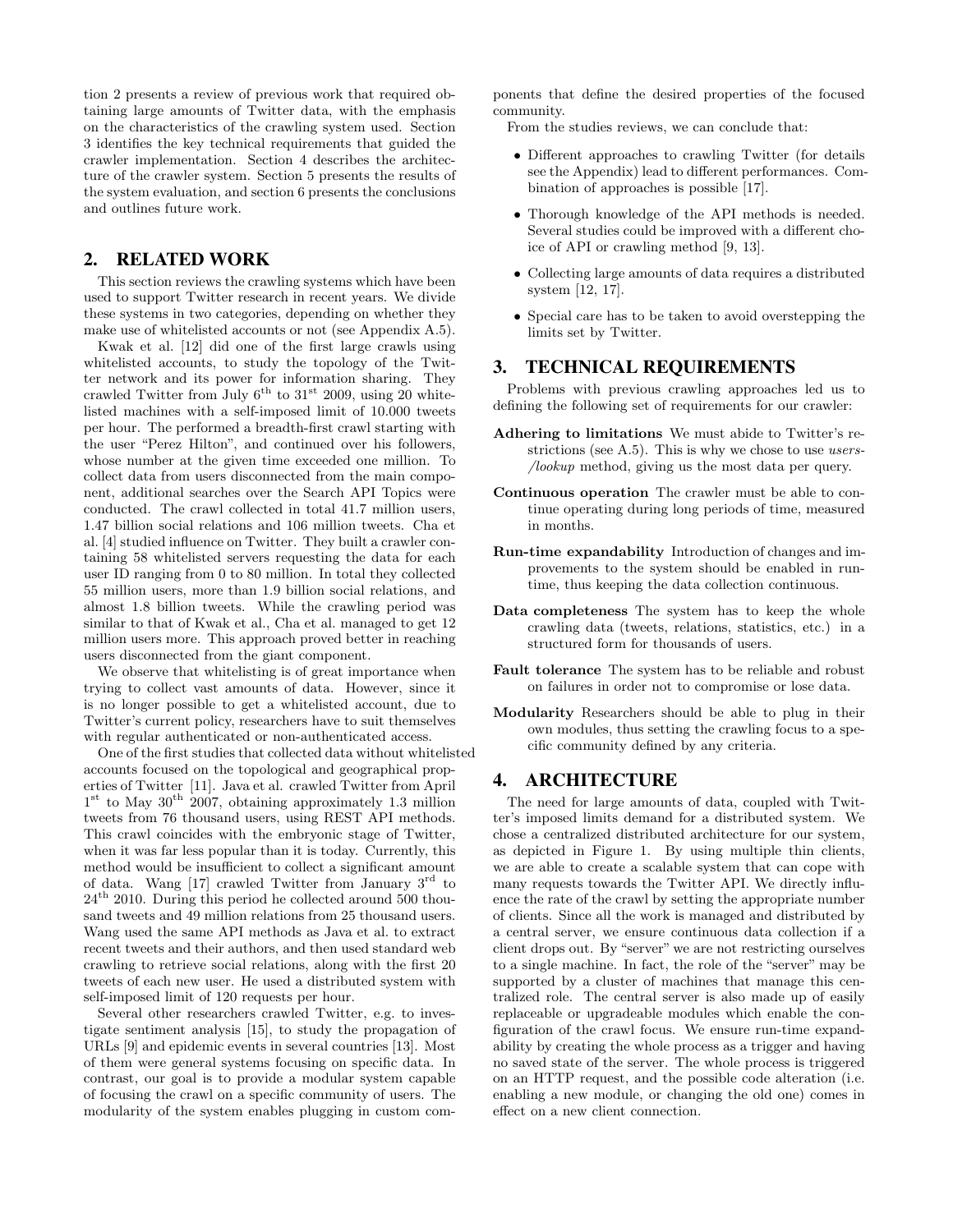

Figure 1: Architecture of the TwitterEcho crawler

For the tweet retrieval itself, we opted for the REST API and users/lookup method (see Appendix A.2). The method enables retrieval of the latest tweet and user information for 100 users in one API query. This gives us up to 30.000 possibly new tweets per client, per hour. We preferred REST API over Streaming API (see Appendix A.4) since the latter gives us only 1% of the whole Twitter stream. Since we are keen on crawling a focused community with a high coverage, coverage of 1% is not nearly enough.

By using the described architecture, we have successfully met our previously stated requirements.

## 4.1 Client

The client is implemented in two lightweight, non-obtrusive Perl scripts. The first script collects tweets, user profiles and simple statistics (number of tweets, followers and friends). It is executed every minute and consumes 300 API calls per hour. Since it can't guarantee higher coverage, we're using REST API with a prioritization scheme intended to maximize the coverage of Tweets. This script is unable to collect multiple tweets posted within the same minute by any given user, since the API call used returns only the last tweet per user.

The second client script collects social network relations, i.e. lists of friends and followers of a given set of users. Since these relations persist for longer periods of time and since each run consumes 50 API calls, there is no risk in loosing valuable information by running the script less often (e.g. every 10 minutes).

Both scripts ensure continuity of the crawling process within the rate limits, thus respecting Twitter's limitations. The frequency of the crawling process can be easily increased

with the number of clients, assuming there is an adequate performance on the server side.

#### 4.2 Server

The main tasks of the server are (i) coordinating the crawling process through allocation of user lists to each client, and (ii) maintaining the database of downloaded data. The modularity of the server enables user-control over both of these tasks.

The server is initially configured with a seed user list, e.g. a list of users belonging to the community of interest, and continuously expands the user list based on a particular expansion strategy. Such strategy is implemented through specific server modules, which need to be developed according to the research purpose. If the relevant community is, e.g. topic-driven, a new module would be implemented for detecting the presence of specific topics in tweets.

Our focus on the Portuguese Twittoshpere dictated building modules for checking if the users location lies in Portugal. Since some users do not state their location in the public profile, we implemented an additional module for automatic language identification.

#### *Prioritizing*

After a preliminary analysis of the data collected from the Portuguese Twittosphere, we observed that about 2.2% of users posted about 37% of the content, which highlighted the need to monitor active users' tweets more frequently than the inactive ones. This reduces the probability of tweet loss for the most active users and ensures scalability of the system. We solved this problem by introducing user priorities. The priority of a user, ranging from 1 to 100, where 100 denotes the highest priority, is increased upon retrieving a new tweet from the user, and decreased otherwise. Since our preliminary analysis also revealed lower activity on Twitter during the night, we freeze priorities for this period.

Using these priorities, the server assigns priority-based classes to users, and randomly selects users according to these classes (higher priority class, higher selection probability). The server then sends a list of these users, together with users from tentative lists of other modules (explained further in the text). The selected users are marked and disabled for reassignment for the next two minutes in order to prevent redundancy.

## 4.3 Modules

The client-server architecture tracks individuals from the pool of users marked as the community of interest (links and lookup services), by using modules executed in parallel with the primary crawl scheduling task. This is the key aspect that enables the crawler to gather focused data. Additionally, the system includes groups of modules responsible for controlling the expansion strategy.

This section describes the modules concerned with user expansion, selection, and inspection.

#### *4.3.1 User expansion*

The user expansion feature is supported by two modules whose task is to specify the strategy for growing the pool of users to be monitored. The first module analyses downloaded tweets and extracts users' mentions (explicit references to another user, e.g. @9gag). The module attempts to crawl the Twitter page of the mentioned user to check if the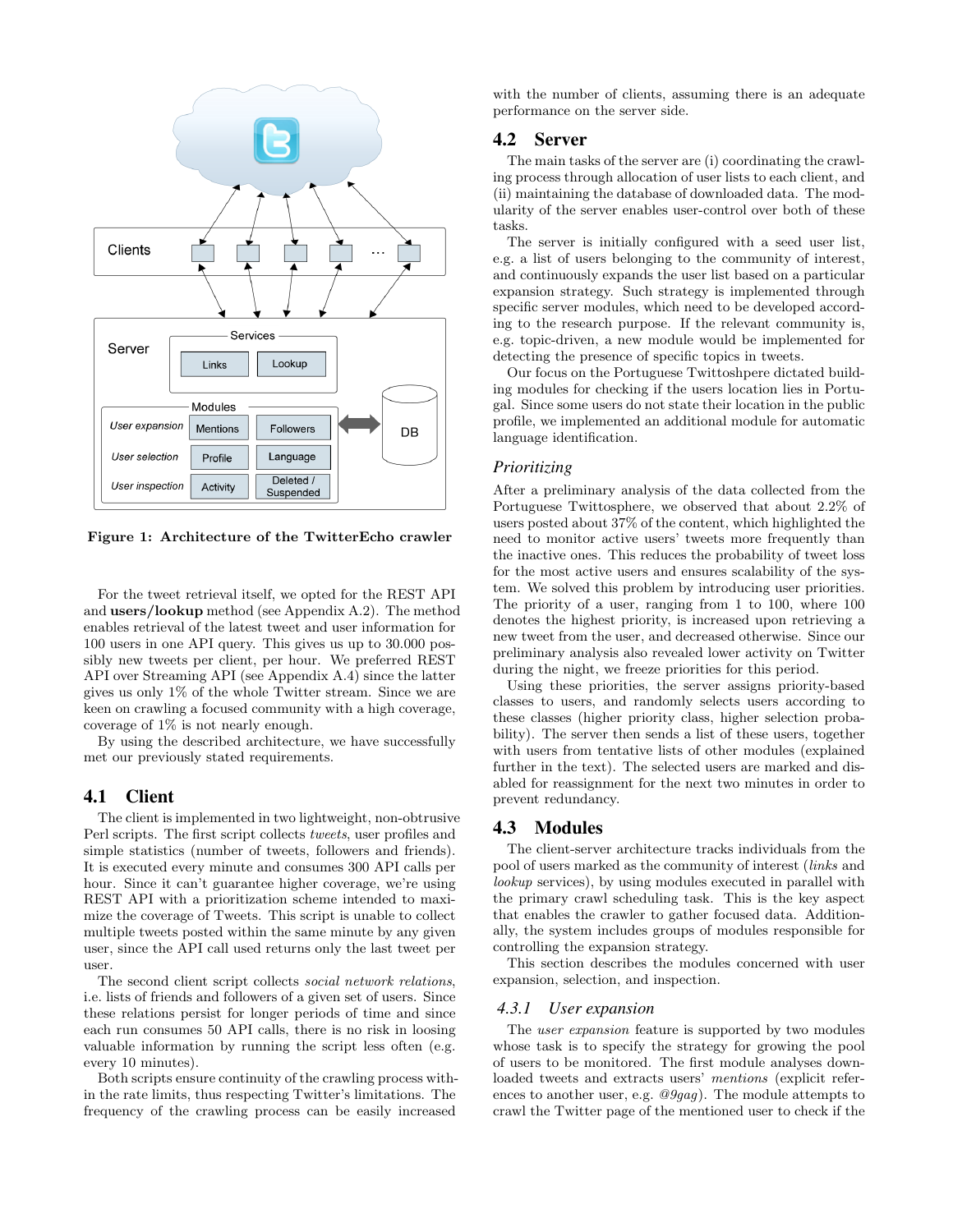profile exists, is valid, and is public. If so, the user is added to a list of tentative users. In a second phase, tentative users are further checked to decide if they should be added to the permanent list of users being crawled.

The second module adds users' followers to the list of tentative users. We are likely to find additional users from the targeted community among the followers of existing users. The same could be said for the list of friends. However, in our setting we use only the followers list, since a preliminary analysis revealed that Portuguese users tend to have a higher percentage of Portuguese followers than friends.

Other modules, such as the expansion by addition of friends, replied-to users, or users connected by the most popular topics, can also be easily implemented and integrated in our system to suit other research purposes.

#### *4.3.2 User selection*

The user selection feature expands the list of tentative users identified through the expansion modules, and its task is to identify accounts to be monitored by the system. Thus, the modules for user selection define the focus on the target community. For example, in the most basic case, a user selection module simply accepts all tentative users, leading to a general crawl of the Twittosphere. In practice, our system was conceived and optimized for focused crawling, and thus the modules should be designed for crawling specific communities. We implemented two modules supporting the data requirements of our research on the Portuguese Twittosphere: profile analysis and language identification.

#### *Profile analysis*

The profile analysis module uses a set of heuristics which consider information like the user's time zone, location and name to positively identify Portuguese microbloggers. Specifically, the module classifies the user as Portuguese the corresponding declared location and time zone fit to Portugal territory. If neither the time zone nor the location are consistent with Portugal [10], and if the user's name is not among the list of allowed Portuguese names [7], the user is classified as non-Portuguese. All other cases are deemed inconclusive. Preliminary tests revealed that this module classifies around 80% of users. For the classification of the remaining 20% we developed a language identification module.

#### *Language identification*

Language identification on Twitter is a non-trivial problem by itself due to the short length of the tweets, word misspellings, improper accentuation, informal writing style and novel word and term introduction. We implemented a language identification using a simple and fast unigram approach, as described by Cavnar et al. [3]. This approach is robust against spelling errors and is computationally inexpensive. The disadvantage is it requires a larger chunk of text for analysis.

We built a Portuguese unigram profile based on 15 thousand randomly selected tweets written in Portuguese, preprocessed to remove URLs, mentions, hashtags, accents, and common English words [18] and trigrams [5]. The language identification is performed by computing the distance between the built language profile, and the profile derived from 100 tweets from the given inconclusive user.

The main challenge in language identification in our case was to distinguish between European and Brazilian Portuguese. Since Brazil's population is roughly 18 times larger than Portugal's, special care needs to be taken to avoid crossing over with the Brazilian Twittosphere. The same problem exists with languages of former colonial empires, and of similar languages like South and East Slavic languages. We implemented several simple heuristic rules for elimination of Brazilian Portuguese. We relied on differences in written emotions ("kkk" and "rss" vs. "lol"), the use of gerund in Brazilian Portuguese, and a list of seventy words not used in European Portuguese (e.g. "ônibus").

#### *4.3.3 User inspection*

It is necessary to monitor events like deletion, suspension and the activity of users' accounts, while expanding the pool of users. Two modules perform these monitoring tasks. The first module checks deleted and suspended users, with the aim of adjusting the server's scheduling priorities. Inactive or suspended users are assigned the lowest priority, to avoid spending valuable API calls.

The second module detects users inactive for long periods of time with the aim of defining an appropriate schedule for crawling their data. For example, our crawler has collected data from around 100 thousand users up to this date, out of which approximately 60% did not publish for more than one month. This long period of inactivity indicates the need for sporadic checks. Given the reduced overall activity during the night period, the system is set to check inactive users between 3am to 7am.

#### *4.3.4 Miscellaneous*

Various other modules can be integrated in the crawling platform. For example, we deployed a module for tracking the growth and the health of the crawl database for statistical purposes and monitoring the server processes.

# 5. EVALUATION

Our evaluation of the crawler is two-fold. The first experiment tests the coverage of the crawler, i.e. if the tweet loss for the monitored users is not significant. The second experiment aims to evaluate if the crawler is keeping the focus on the target community, in this case the Portuguese Twittosphere.

## 5.1 Coverage

To evaluate the coverage of Twitterecho, we randomly sampled 2.608 users from our crawl database and fetched up to 200 of the latest tweets per user, yielding 148.228 tweets. A comparison with the tweets obtained with our crawler revealed an overlap of 111.485 tweets, thus attaining the coverage of 75.2%. We present the results, varied by the average activity of a user (average time between tweets) in order to show coverage over users of different activity. The results are presented in Table 1.

We observe higher tweet loss occurring for the most active users. However, the tweet coverage is reasonably high, steadily higher than 70% across different types of users. These results emphasize the importance of adopting a prioritization scheme for adapting the crawl frequency to the users activity level. If we checked all users with the same frequency, the coverage of highly active users would be very low, and vice versa for inactive users. Further equalization can be achieved by tweaking prioritization parameters.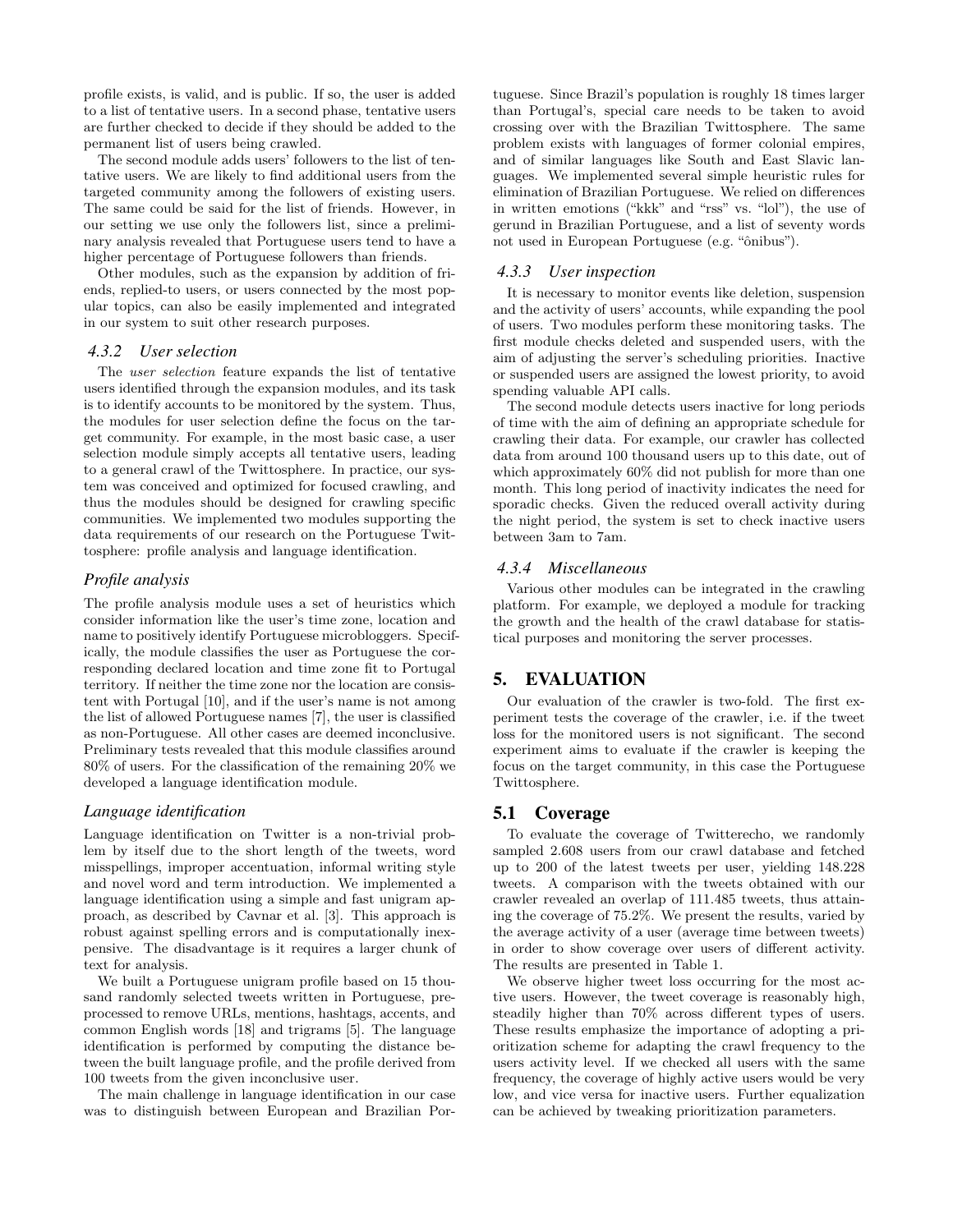| Average         | Users | Tweets  | Tweets  | Accuracy        |  |
|-----------------|-------|---------|---------|-----------------|--|
| activity        |       | fetched | crawled | per user $(\%)$ |  |
| 1h              | 127   | 21400   | 16073   | 74,0            |  |
| 3 <sub>h</sub>  | 217   | 36463   | 26592   | 72,8            |  |
| 6h              | 216   | 32098   | 23153   | 71.7            |  |
| 12 <sub>h</sub> | 277   | 25287   | 19512   | 76.3            |  |
| 24h             | 378   | 16946   | 13078   | 76.8            |  |
| 3d              | 725   | 12197   | 9942    | 83,2            |  |
| 6d              | 358   | 2543    | 2046    | 84.3            |  |
| 12d             | 228   | 999     | 841     | 87,3            |  |
| 24d             | 82    | 297     | 248     | 88,7            |  |

Table 1: Tweet loss per average activity

# 5.2 Focus

The second evaluation aims to assess TwitterEcho's focus on the target community. The evaluation focuses on the effectiveness of the profile analysis and language identification modules.

#### *5.2.1 Profile analysis*

The crawler classifies users' nationality into three classes: Portuguese, non-Portuguese, and inconclusive (if there is insufficient data to classify it into the first two classes). At the time of evaluation, the crawl database contained 60 thousand users marked as Portuguese, around 500 thousand as non-Portuguese, and 170 thousand marked as inconclusive. We randomly selected 500 users per class, and performed manual labelling using user's profile, latest tweets and lists of friends and followers on users' Twitter web site. The selected samples did not contain any users from the seed list. Table 2 presents the results of the evaluation.

Table 2: Evaluation of user classification<br>
User class Correctly Accuracy (%) | Correctly classified Accuracy (%) Portuguese | 454 | 90.8

|                | classified                     |                 |
|----------------|--------------------------------|-----------------|
| Portuguese     | 454                            | 90.8            |
| Non-Portuguese | 497                            | 99.4            |
| User class     | Classified<br>as<br>Portuguese | Accuracy $(\%)$ |
| Inconclusive   | 60                             | 12.0            |

The results show that our crawler successfully focuses on Portuguese users. We observed that users falsely marked as Portuguese are mostly Brazilians living in Portugal. In order to reduce these cases, profile identification should work in parallel with the language identification module. Highest accuracy was achieved on users classified as non-Portuguese. Comparing this value with the estimated 55 thousand Portuguese users present in the database, this value would represent an increase of about 4.5% of users.

However, a significant number of Portuguese users was classified as inconclusive. The extrapolation of the results leads to circa 20 thousand users, which represents a significant increase of 36% of estimated true Portuguese users. Manual evaluation showed that lists of friends and followers played a significant role in the evaluation due to some users having little or no tweets. This highlights that additional modules (e.g. a module for friends and followers analysis) might be useful to increase recall of Portuguese users.

#### *5.2.2 Language identification*

To ensure presence of tweets in multiple languages, we sampled 550 users classified as Portuguese (75%) and inconclusive (25%), and randomly selected between 30 and 100 tweets per user. Prior to language identification, we preprocessed, concatenated and manually classified tweets, and additionally checked for the presence of multiple languages. The result of the language identification, encompassing precision and recall, is shown in Table 3.

| Tweets     | Users | Precision | Recall |
|------------|-------|-----------|--------|
| $30 - 40$  | 115   | 0.96      | 0.49   |
| 41-60      | 193   |           | 0.663  |
| 61-80      | 117   | 0.949     | 0,755  |
| 81-100     | 125   | 0.969     | 0.738  |
| $30 - 100$ | 550   | 0.974     | 0.659  |

Table 3: Evaluation of language identification

The results show high precision, regardless of the number of tweets in the sample. However, recall is lower due to the fact that profile comparison needs larger texts for classification. Further evaluation showed that the recall increased if we discarded all the mixed-language tweets, while the precision stayed unaffected.

# 6. CONCLUSION AND FUTURE WORK

TwitterEcho allows obtaining data from large Twitter communities, in our case comprising only Portuguese users. It does so through the use of a modular distributed system design, easily adaptable to target other communities. The distributed nature of the system enables crawling high volumes of data, while respecting the limits imposed by Twitter. The modularity of the system makes versatile, allowing the incremental addition of new functionalities. The system is currently operating continuously for more than nine months, which shows its robustness and reliability. Our evaluation showed high tweet coverage, and high focusing capabilities.

To this date, the crawler has already been successfully used to support two research projects. Firstly, it provided the data for an opinion mining system Twitómetro<sup>5</sup> [2]. This system monitored the sentiment of the Portuguese Twittosphere about the prime-minister candidates in 2011 parliamentary elections in Portugal. It provided Portuguese media a valuable insight into the sentiment of the electoral body and was widely covered by media. Secondly, the crawler is currently being used for social media analytics applications in the scope of an international research project REACTION (Retrieval, Extraction and Aggregation Computing Technology for Integrating and Organizing News). Through the scope of the project, TwitterEcho is used to obtain near-toreal-time Twitter data from the Portuguese community for further analysis as a part of the computational journalism platform for Portuguese. In general, we expect TwitterEcho to be of great use for any academic researcher or analyst who wishes to carry out research with focused Twitter data (e.g., for social network analysis, opinion mining, influence detection, trend analysis, etc.).

The current TwitterEcho setup has been running for 11 months now, and since the original evaluation, the user

 $5$ http://legislativas.sapo.pt/2011/twitometro/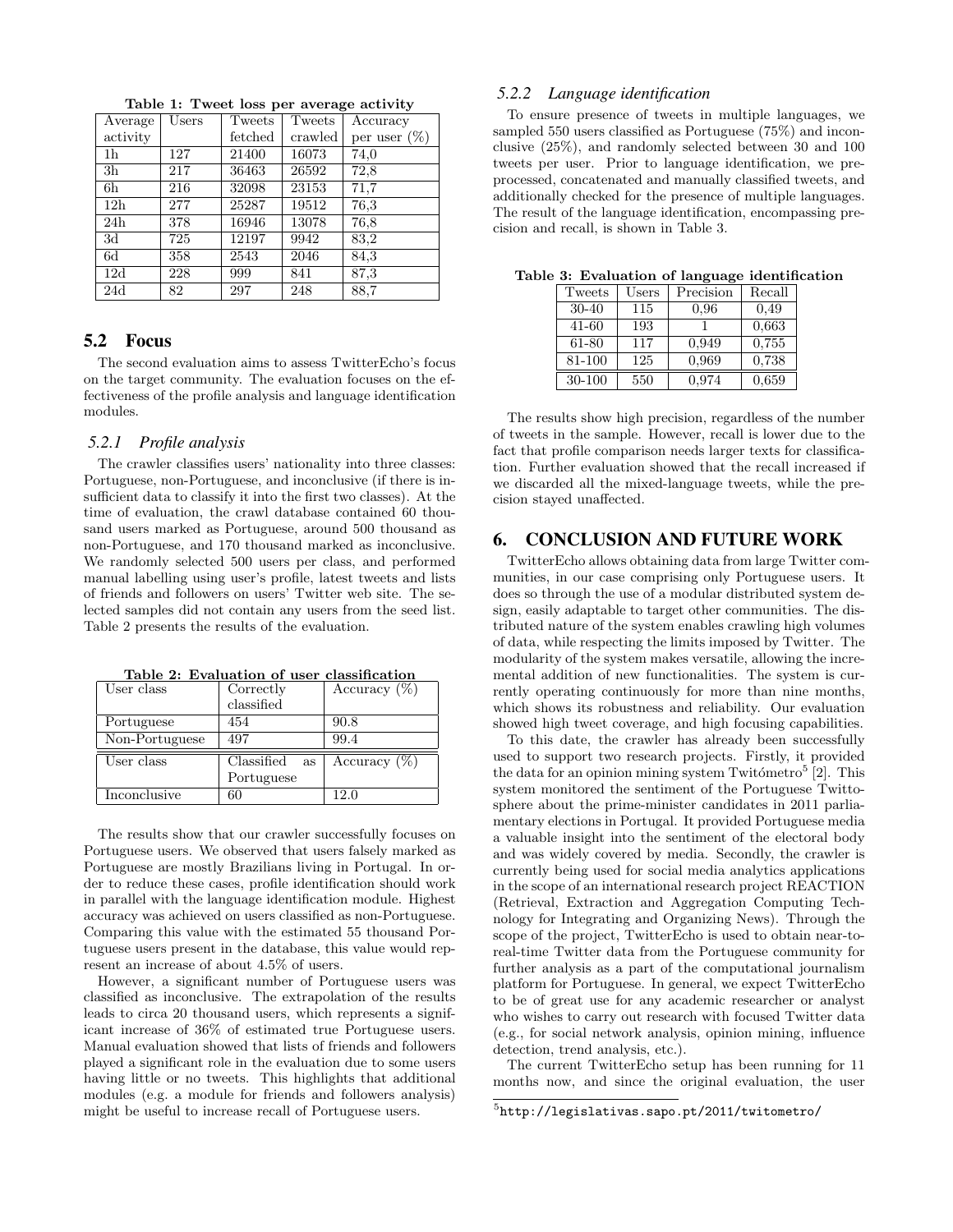database has grown at a steady pace to 81 thousand where it slowed its pace and started plateauing. This coincides with our initial estimates of the size of the Portuguese Twittosphere of around 100 thousand users. The current number of collected tweets is 14.5 million. TwitterEcho has been continuously operating with a varying number of clients, ranging from 1 to 18 concurrently, with up to 40 registered, periodically active clients. We assess that a single client could support around 30 clients concurrently.

Future work on TwitterEcho is oriented on improving scalability for tracking very large communities by distributing the server tasks. Scaling on the server side will be achieved by using distributed database technology such as HBase or Cassandra. Parts of the back-end processing will be moved to more specialized systems, for example graph databases for querying user graphs. Greater focus will be given to verification of highly active users using new scheduling methods. One of our priorities is increasing the precision of TwitterEcho's focus by improving the modules for user selection as well as the addition of modules for user's friends and followers analysis.

# 7. ACKNOWLEDGMENTS

This work is supported by Fundação para a Ciência e a Tecnologia (FCT) funded project REACTION: Retrieval, Extraction and Aggregation Computing Technology for Integrating and Organizing News (UTA-Est/MAI/0006/2009).

The authors would like to thank Jorge Texeira, Gustavo Laboreiro, and Arian Pasquali for valuable discussions and technical support.

## 8. REFERENCES

- [1] D. Antoniades, I. Polakis, G. Kontaxis, E. Athanasopoulos, S. Ioannidis, E. P. Markatos, and T. Karagiannis. we.b: the web of short urls. In Proceedings of the 20th International Conference on World Wide Web (WWW), pages 715–724, 2011.
- [2] P. Carvalho, L. Sarmento, J. Teixeira, and M. J. Silva. Liars and saviors in a sentiment annotated corpus of comments to political debates. In Proceedings of the 49th Annual Meeting of the Association for Computational Linguistics: Human Language Technologies: short papers - Volume 2, pages 564–568, 2011.
- [3] W. B. Cavnar and J. M. Trenkle. N-gram-based text categorization. In In Proceedings of SDAIR-94, 3rd Annual Symposium on Document Analysis and Information Retrieval, pages 161–175, 1994.
- [4] M. Cha, H. Haddadi, F. Benevenuto, and K. P. Gummadi. Measuring user influence in twitter: The million follower fallacy. In Proceedings of the  $4th$ International AAAI Conference on Weblogs and Social Media (ICWSM), May 2010.
- [5] J. Cowan. English trigram frequency table. http://home.ccil.org/~cowan/trigrams. Accessed: 31/08/2011.
- [6] N. A. Diakopoulos and D. A. Shamma. Characterizing debate performance via aggregated twitter sentiment. In Proceedings of the 28th international Conference on Human Factors in Computing Systems, pages 1195–1198, 2010.
- [7] P. do Cidadão. Atribuição do nome a um recém-nascido. http://www.portaldocidadao.pt/ PORTAL/entidades/MJ/IRN/pt/SER\_atribuicao+do+ nome+a+um+recem+nascido.htm. Accessed: 31/08/2011.
- [8] M. Efron. Hashtag retrieval in a microblogging environment. In Proceeding of the 33rd international ACM SIGIR conference on Research and development in information retrieval, pages 787–788, 2010.
- [9] W. Galuba, K. Aberer, D. Chakraborty, Z. Despotovic, and W. Kellerer. Outtweeting the twitterers - predicting information cascades in microblogs. In Proceedings of the 3rd conference on Online Social Networks (WOSN), pages 3–3, 2010.
- [10] T. Grader. Top twitter cities. http://tweet.grader.com/top/cities. Accessed: 31/08/2011.
- [11] A. Java, X. Song, T. Finin, and B. Tseng. Why we twitter: understanding microblogging usage and communities. In Proceedings of the 9th WebKDD and 1st SNA-KDD 2007 workshop on Web mining and social network analysis, pages 56–65, 2007.
- [12] H. Kwak, C. Lee, H. Park, and S. Moon. What is twitter, a social network or a news media? In Proceedings of the 19th International Conference on World Wide Web (WWW), pages 591–600, 2010.
- [13] L. Lopes, J. Zamite, B. Tavares, F. Couto, F. Silva, and M. Silva. Automated social network epidemic data collector. In INForum - Simpósio de Informática September, 2009.
- $[14]$  C. D. Manning, P. Raghavan, and H. Schütze. Introduction to Information Retrieval. Cambridge University Press, 2008.
- [15] A. Pak and P. Paroubek. Twitter as a corpus for sentiment analysis and opinion mining. In Proceedings of the 7th conference on International Language Resources and Evaluation (LREC), May 2010.
- [16] D. Sousa, L. Sarmento, and E. Mendes Rodrigues. Characterization of the twitter @replies network: are user ties social or topical? In Proceedings of the 2nd international workshop on Search and Mining User-generated Contents (SMUC), pages 63–70, 2010.
- [17] A. H. Wang. Don't follow me: Spam detection in twitter. In Proceedings of the International Conference on Security and Cryptography (SECRYPT), July 2010.
- [18] Word-English. The 500 most commonly used words in the english language. http://www.world-english.org/english500.htm. Accessed: 31/08/2011.

## APPENDIX

# A. CRAWLING TWITTER

In this appendix we provide an outline of the different ways of crawling Twitter, including their advantages and disadvantages, as a short reference point to researchers.

#### A.1 Web crawling

Twitter provides access to users' information through a public profile over a web interface, obtainable by web crawling. The advantage of this approach is limitless crawling. Disadvantages are higher response time, indirect data need